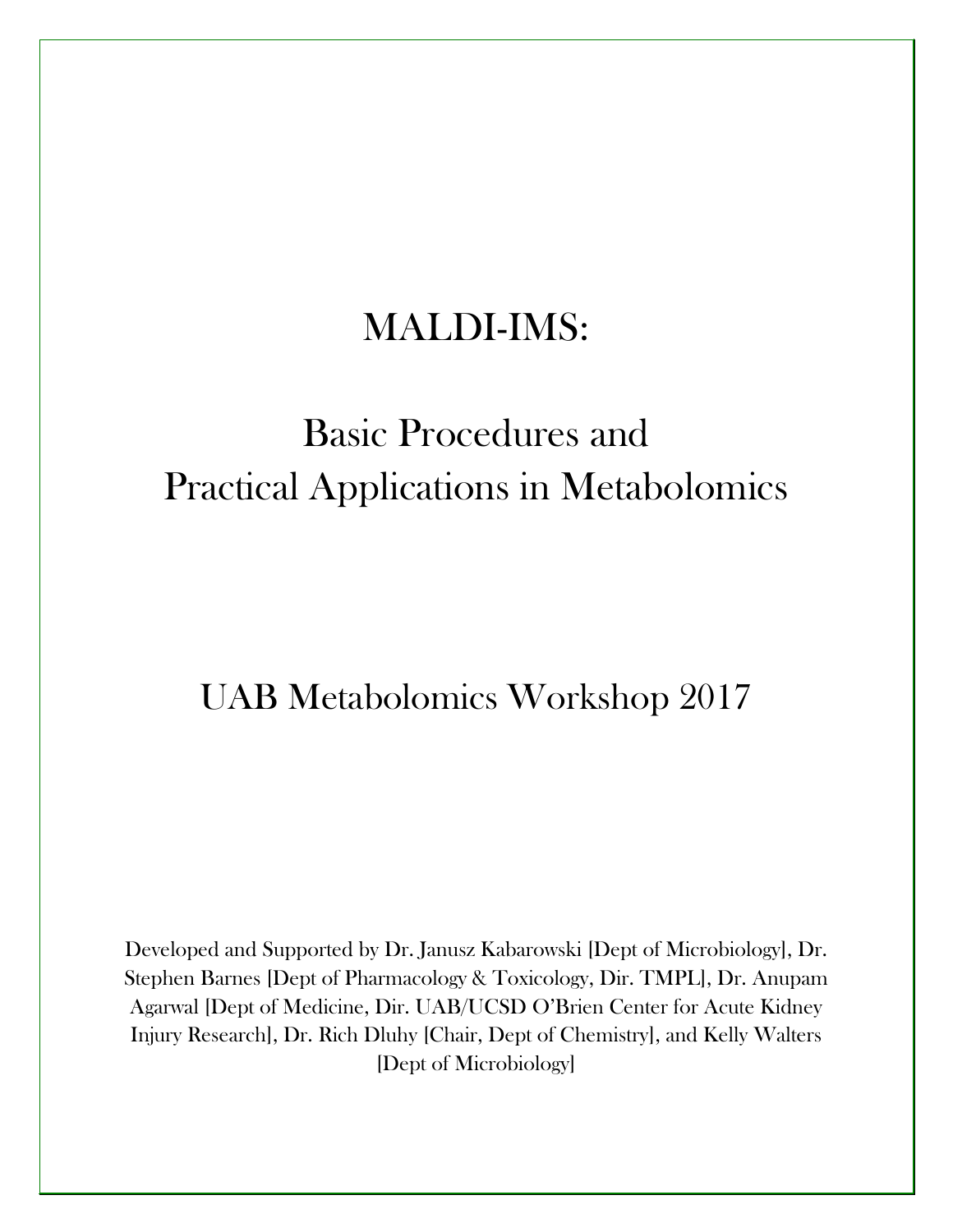#### Introduction and General Considerations

MALDI-IMS is Matrix-Assisted Laser Desorption-Ionization Imaging Mass Spectrometry. As the name suggests, a highly conjugated matrix is used to coat the analytes of interest, and the instrument uses a laser to excite the matrix, causing ionization of the sample material underneath. The molecular components of the sample are detected by the mass spectrometer, giving the mass/charge ratio  $\left(\frac{m}{z}\right)$ , just as in conventional MALDI, where a matrix-sample liquid mixture is spotted onto a "MALDI plate." In MALDI-IMS, this MALDI plate is replaced by a slide adapter to hold tissue sections or other materials that will be imaged. While in conventional MALDI the laser is fired a small number of times at individual samples spotted on the MALDI plate, in MALDI-IMS the laser is fired repeatedly at an area of sample (most commonly a tissue section) at regular intervals ranging from 10-100 microns, with even smaller "raster widths" possible using additional instrumentation such as FT-ICR (Fourier transform ion cyclotron resonance).

There are several available MALDI-IMS platforms. We currently use a Bruker AutoFlex IV TOF/TOF, which has a 1 kHz laser. Newer versions of this instrument (such as the RapiFlex) have a 10 kHz laser, allowing the laser to fire at much greater frequencies and thus giving considerably faster run times. FT-ICR instrumentation can be used in tandem with a mass spectrometer and produces high-resolution, extremely accurate mass spectra of a wider range than time-of-flight instruments. It's so sensitive that ambient radio signals have to be screened out of the spectra.

It's important to know that sample preparation is responsible for 99% of the integrity of your results when performing MALDI-IMS analysis. There are many considerations during this process, which will be discussed in more detail in the next sections. Operation of the mass spectrometer for imaging also has many aspects that can be manipulated to achieve optimal results based on type of tissue or sample being analyzed, matrix compound being used, and most importantly type of analyte under investigation (protein, peptide, lipid, etc). For example, one of the most dynamic settings is the laser power; too little and you won't get signal, but too much and you will see "overtones" and lose parent ions to fragmentation. It's important to calibrate the laser power for optimum signal frequently; the instrument components can get dirty and reduce effective laser power. However, the software operating the instrument and controlling the whole imaging procedure allows one to save protocols that are specific for the various imaging projects you have, so that modifications made to laser and other settings can be accurately reproduced run-to-run.

Standards are required to maintain the instrument's mass calibration; a panel of standards from the target analyte group is acceptable (for example, if you're imaging lipids, you could use lipid standards), but it's also possible to use standards such as red phosphorus. Red phosphorus is a reliable and inexpensive alternative to organic reagents, but please note it is a List 1 DEA chemical and will thus take a few months to acquire.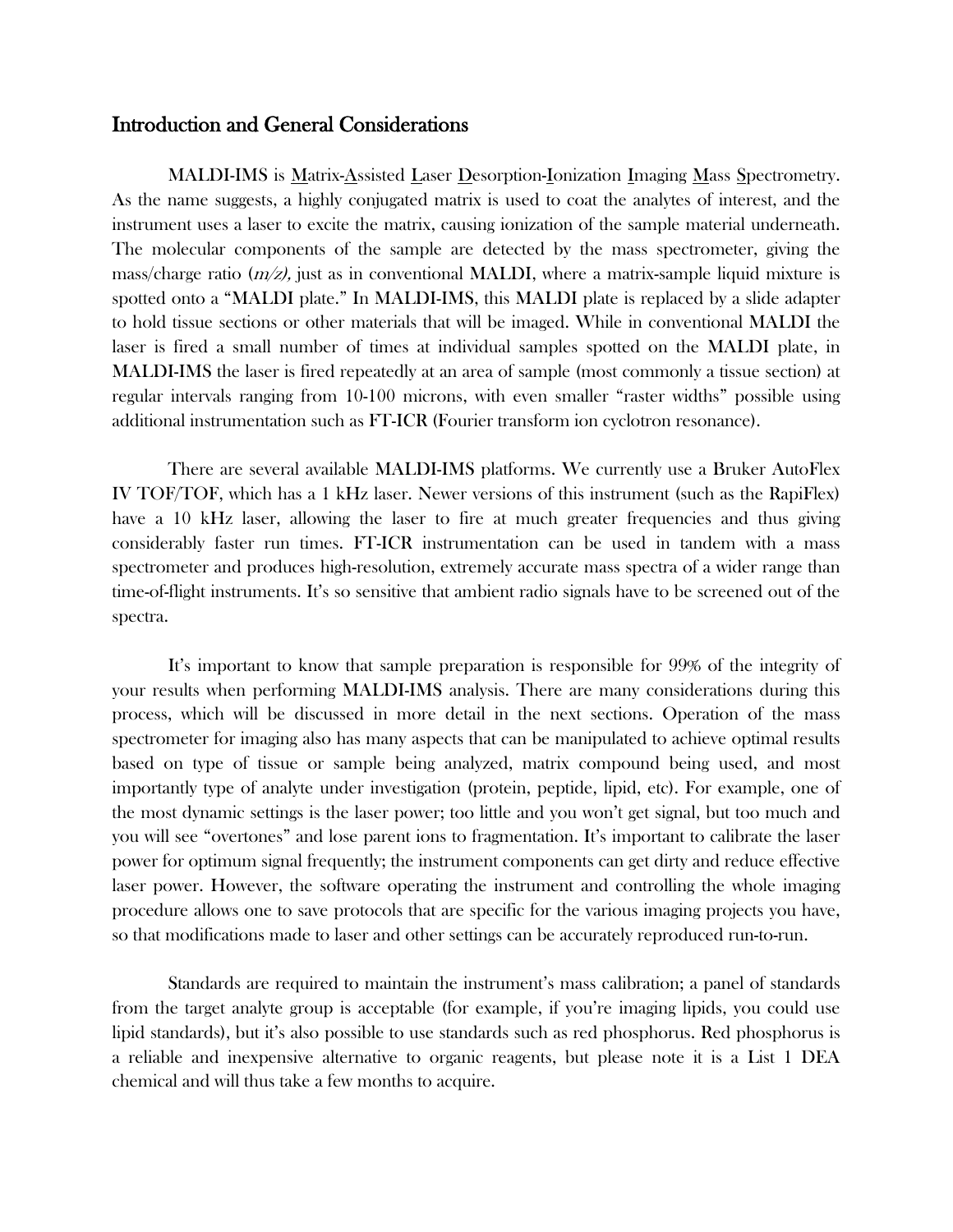# Sample Preparation

# 1. Tissue embedding

- Conventional embedding media can result in ion suppression, so use carboxymethylcellulose (CMC) 2.6% in water or 10% gelatin in water embedding. Do not embed in OCT as that results in too much "noise" in the mass spectrometer. It's also important to autoclave any embedding material to avoid fungal and bacterial growth.





#### 2. Preparing frozen tissue sections for MALDI-IMS

-Temp and thickness differs from tissue to tissue. The optimal cutting temperature will depend on the tissue. These parameters should be optimized for each individual lab and experiment type. Cutting at temperatures that are too cold will result in tissues giving a "serrating" effect where tears appear in the tissue.

-Ensure anti roll bar has no nicks, chips, etc. and that blade is sharp, clean. Replace blade often.



# 3. Tissue mounting

-Use ITO-coated conductive slides (Delta Technologies Limited catalog number 80537-5059) marked with teaching marks (see above), keep cold in cryostat and thaw mount tissue by warming slide with finger on inoperative side in the area of mounting. This prevents condensation and bubbles between the tissue section and the slide. It also prevents loss of soluble proteins which would occur if one was to mount tissues using a room temperature slide (proteins may be lost due to condensation). Dry the mounted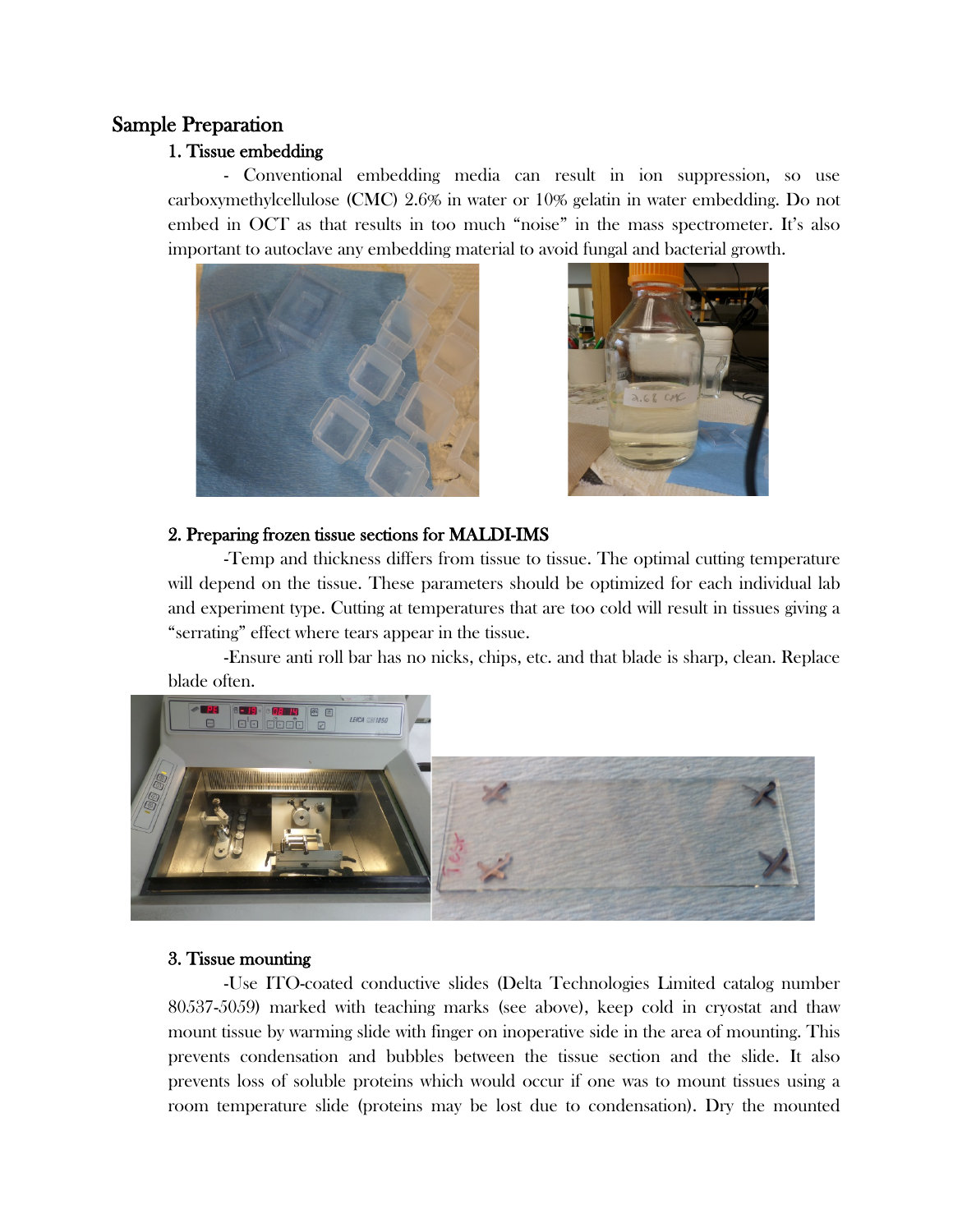slides in a desiccant chamber under vacuum; they may be used once they are dry  $(20$ minutes) but may be kept in the chamber for up to four hours if needed.

-Tissue washing may be done after tissues are mounted and before matrix is sublimated onto the slide. Washing the tissues (in cold water for positive mode lipid acquisition, in cold  $50\mu$ M ammonium formate, pH 6.4, for negative mode lipid acquisition) simplifies the spectra by removing soluble molecules, and increases the intensity of target metabolites.



# 4. Scanning slides with mounted frozen sections to obtain a high-resolution image required for "teaching" MALDI instrument

-Use a photo scanner and optimize settings for high-resolution images of tissues. Adjusting the settings to 8-bit or 16-bit grayscale and using the unsharp mask function can help reduce file size and increase edge contrast, respectively. Use MALDI slide adapter to hold the slides in place while scanning. We use 8-bit grayscale at 4800 dpi on an Epson Perfection V550 Photo scanner.



#### 5. Vacuum Sublimation for deposition of matrix onto mounted frozen sections

-Dissolve matrix in smallest amount possible of acetone at the bottom of chamber. Dry with gas. Affix slide to bottom of condenser, seal chamber. Fill condenser with ice (no water needed). Sublimate matrix at appropriate temperature and time (see chart). DAN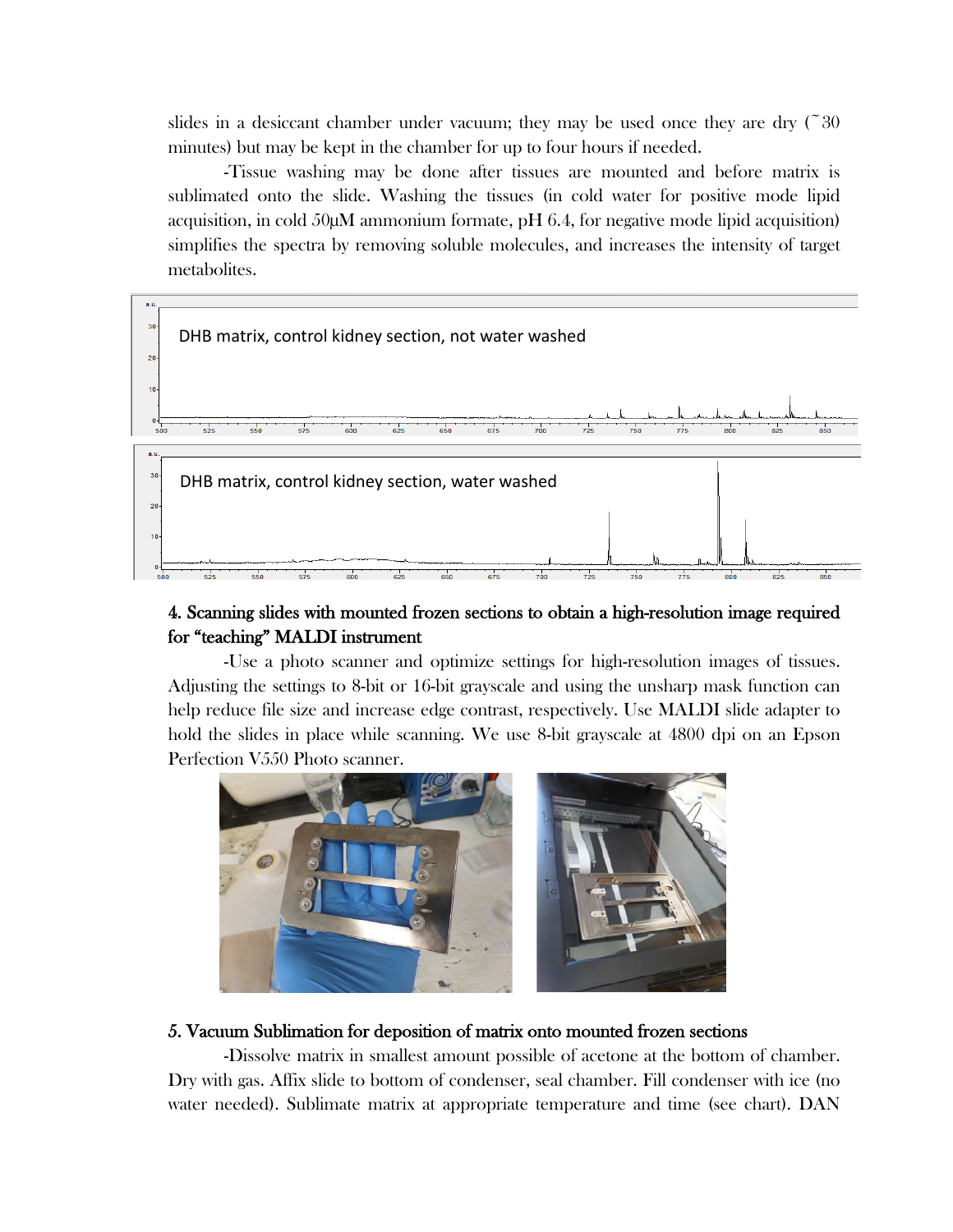should be sublimated at 110C for 7 minutes. Cold trap should be full of dry ice and ethanol to keep vacuum pump clean over time, although this is not necessary to reach vacuum quickly. Adjust leak valve as necessary to keep vacuum between 40 and 50 mTorr. You may find that the recommended time and temperature deposit too much or too little matrix; if you can't see the teaching marks through the matrix or if you can barely see any matrix, you will need to adjust the time in the chamber. Too much matrix can suppress target ions; too little will prevent ionization of target molecules.



#### Preparation and Use of Red Phosphorus as a MALDI-IMS Standard

- 1. To prepare a fresh red phosphorus standard, aliquot about 1g of red phosphorus into a 50 mL falcon tube. Add MeOH ( $\degree$ 10mL) until the consistency is a thick "slurry." Avoid runniness.
- 2. Add a small amount of pure water  $(^{\sim}1\text{mL})$  to avoid rapid evaporation of solvent. Vortex thoroughly.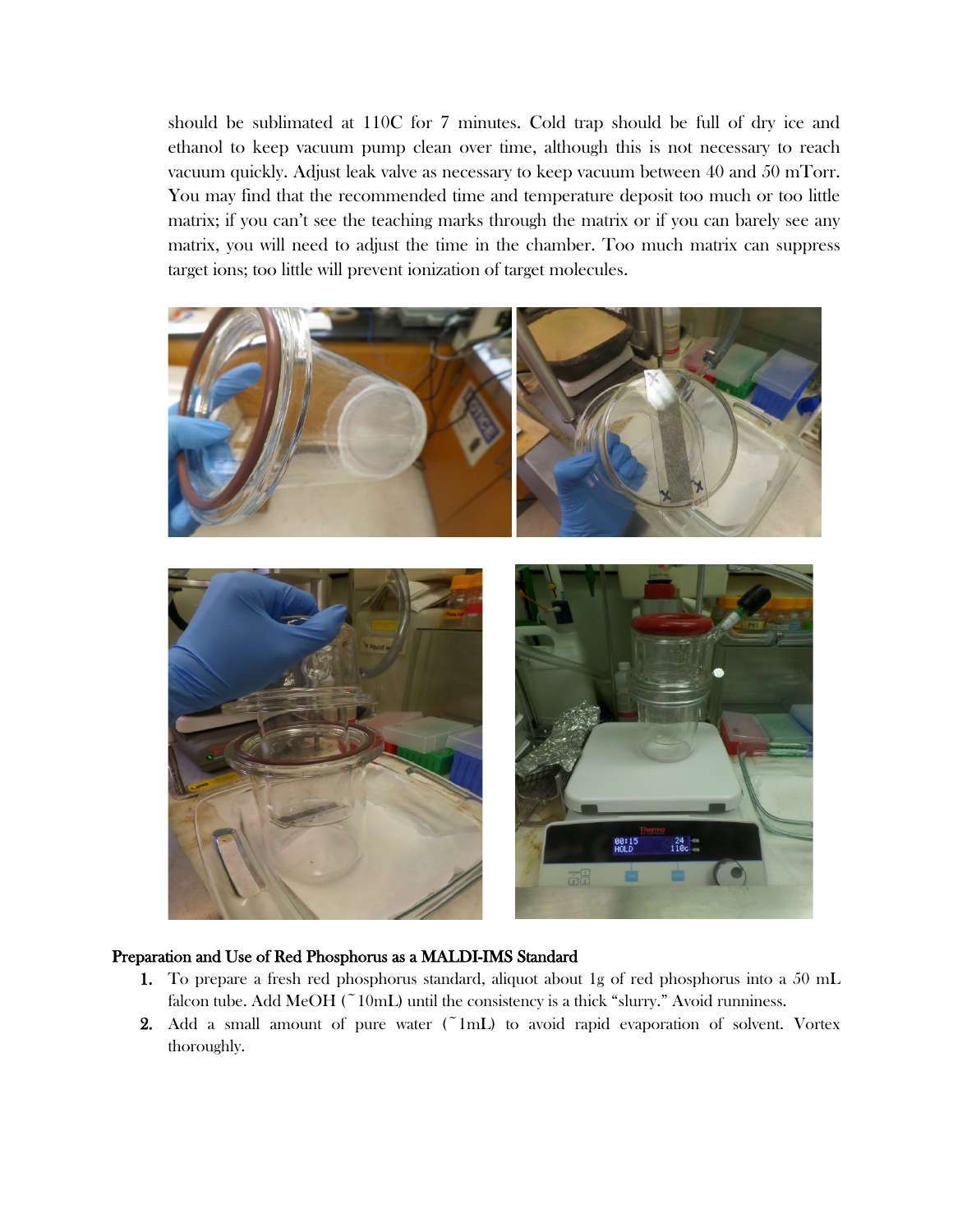- 3. Spot 2 microliters of this mixture on top of the sublimated matrix on a slide. Matrix will be dissolved by the methanol and is displaced; red phosphorus signal is confused by matrix peaks- do not spot red phosphorus underneath matrix. Wait until it dries, then it is ready for use.
- 4. Store mixture away from light. Replace roughly every month. Dispose as hazardous waste.

# 6. Setting up MALDI-IMS run on AutoFlex IV TOF/TOF

-Below is a workflow that we use to guide us through the MALDI-IMS setup on an AutoFlex IV TOF/TOF using FlexControl v. and FlexImaging

# FlexControl Workflow: Lipids

- 1. Place slide in MTP Slide Adaptor II.
- 2. Open FlexControl. Choose the correct method for imaging lipids by clicking on File  $\rightarrow$ Select Method  $\rightarrow$  RP\_60-2000\_Da\_ImagingLipids.par for reflector positive MS mode. Click Open. (For negative mode, select RN\_60-2000\_Da\_ImagingLipids.par.)
- 3. Click the button that looks like an "eject" symbol in the lower left region of the FlexControl window. Wait for the slot on the instrument to open. Once fully open, place the slide adaptor in the slot, facing up with the beveled edges facing the instrument. Click the same button again to close the slot.
- 4. If FlexControl does not automatically recognize the slide adaptor, click the arrow by "Geometry" in the lower left corner of the FlexControl window and select MTP Slide Adaptor II.
- 5. Check the instrument settings. The .isset file for our lab's method should be loaded onto FlexControl. This file controls the laser power and settings. Note that when adjusting instrument settings, the "offset" setting is how far 0% is from 0 laser power. Range is the range of laser power in absolute laser units. If your version of FlexControl has a "Global" setting here as well, that is essentially a "master" range setting. It is a redundant function for further laser power control. For example, if the offset is 20, then the slider bar (0-100%)
- 6. Go to Detection tab -> mass range. For lipids, set suppression to 180 and detect at 200. The curve around 300 daltons seen in previous runs is due to a discrepancy between the detection and the suppression.
- 7. Open FlexImaging. It will prompt you to Create a New Sequence or Open an Existing Sequence. Choose Create a New Sequence and click "next."
- 8. Enter a name for the sequence. It is recommended to include the tissue to be imaged, the date, the matrix used, and your initials.
- 9. Click Browse and choose a location to store the files.
- 10. Check the box to Create Subdirectory for Sequence. Click "next."
- 11. Select Uniformly distributed coating Define Arbitrary Arrays. Enter a raster width. This is the distance the laser will move between firing shots on the sample, and will determine the resolution of the final image. The limit of the raster width depends on the laser used and the resolution of the digital image of the slide. We typically use a raster width of either 25 or 50 M. Raster width can be modified later if you are unsure at this point.
- 12. Select the autoXecute Method called Imaging\_Lipids. Click "next."
- 13. Browse to find your digital image. Click "next."
- 14. Teaching: Select the zoom tool by clicking the magnifying class. Zoom in to one of the teach marks. Switch to FlexControl and locate the same teach mark on the live feed of the slide. Orient the laser over a distinctive point on the mark, such as the vertex of an X.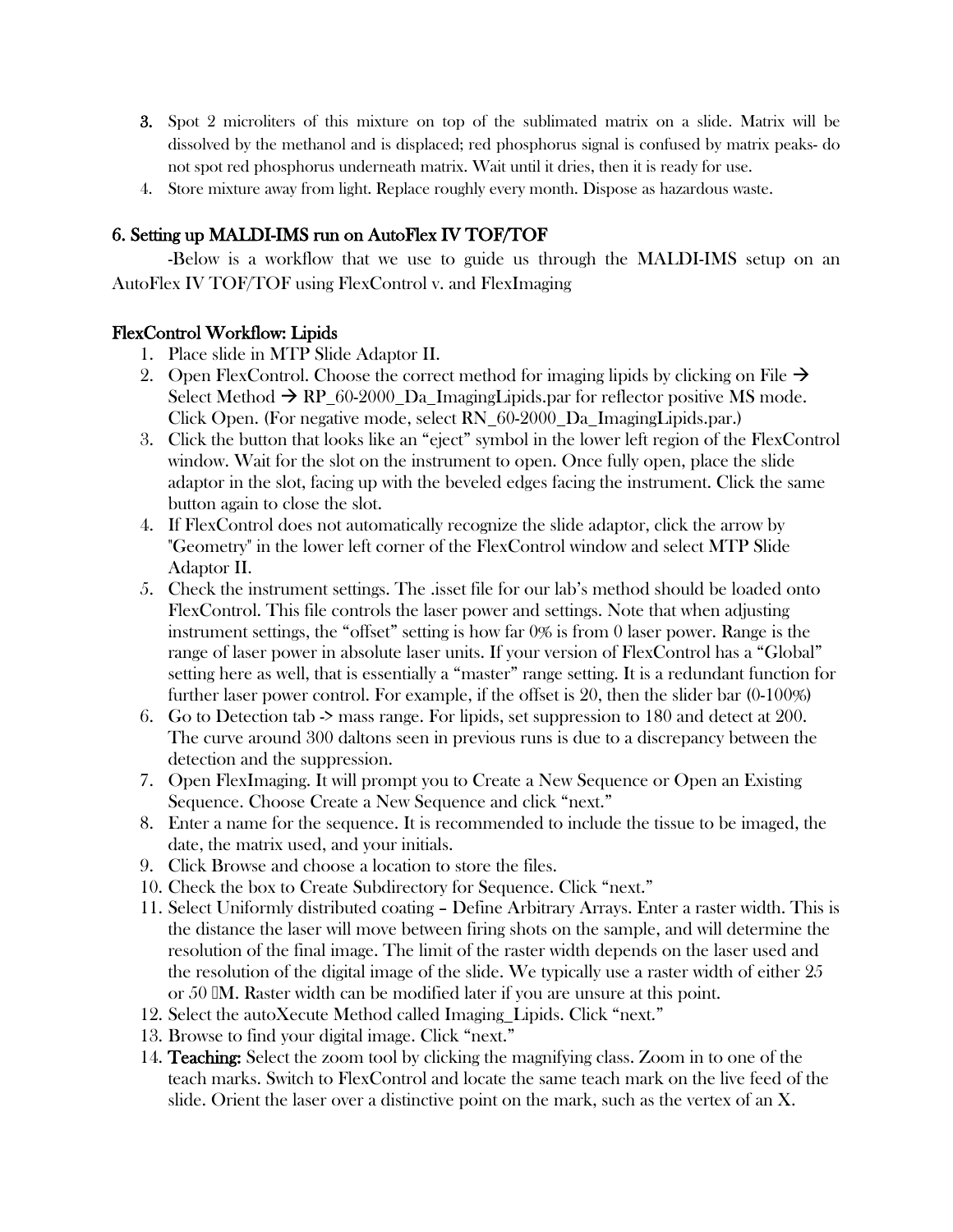Switch back to FlexImaging and select the pointer tool instead of the magnifying glass. Click the same distinctive point on the digital image. Zoom out by clicking the arrow under "Zoom" on the left side of the screen and selecting "Fit." Zoom in to another teach mark and repeat two more times for a total of three teachings. After 3, you will be able to click "next."

- 15. Click Edit  $\rightarrow$  Move Sample Carrier. This allows you to move to a specific location on the slide by clicking that spot in FlexImaging.
- 16. Click View  $\rightarrow$  Sample Position. This allows you to see where the laser is positioned in FlexImaging.
- 17. In FlexControl, go to the AutoXecute tab and make sure the method is set to Imaging Lipids. (It must match the autoXecute method selected in FlexImaging).
- 18. Calibration: If calibration is necessary (and it is recommended to calibrate before imaging runs), move the laser to the spot where calibrants are located and collect several spectra by clicking Start to collect a spectrum and clicking Add after each one. View only the sum of the spectra by ensuring Display Sum Buffer is selected and Display Single Buffer is not selected (these buttons are on the top menu of FlexControl, toward the right). Go to Calibration tab and select your Mass Control List. Click each calibrant and select the appropriate peak by clicking below and slightly to the left of the peak. Click Apply. Outliers with high error (ppm) can be removed from the calibration by right-clicking them.

\*If you need to change parameters in the Setup tab (such as laser size) you will need to do the following:

- Click Help --> Service Access at the top FlexControl menu.

- In the second blank, re-enter the code in the first blank with the following changes:

1. Capitalize the first and last letters.

2. Every letter in between should be lowercase.

3. Omit all numbers.

Once you have done this, you should be able to click "Ok". Then you can alter Setup parameters.

- 19. Profiling: In FlexImaging, click on a tissue section, or region, you do not intend to image. In FlexControl, view spectra from several points on this section to assess the quality. At this point, adjust parameters to achieve the best spectra from the tissue. Once finished, go to File  $\rightarrow$  Save Method. (Laser power and laser size may generally be adjusted. Other parameters, such as number and frequency of laser shots, should remain constant in the method. If you wish to change many parameters, save your method as a new FlexControl method with your initials.)
- 20. Defining a region: In FlexImaging, zoom in to the tissue you want to image and select the blue button along the top menu called Add Polygon Measurement Region. Draw an outline around your tissue and double click to close the region.
- 21. In the measurement region widget in the bottom left of FlexImaging, right click on your region and select Edit to assign a name to it and adjust the raster width if desired. This widget will also show an estimated time duration for completion of the run. (If you want to delete your region and start over, right click it in this window and click Delete.)
- 22. Start the run by clicking the button in the FlexImaging menu that resembles a green traffic light. In the box that appears, uncheck "Perform source cleaning at end of run" unless you wish to clean the source (this should only be done overnight as the instrument cannot be used during or afterward for several hours). The instrument should start collecting spectra,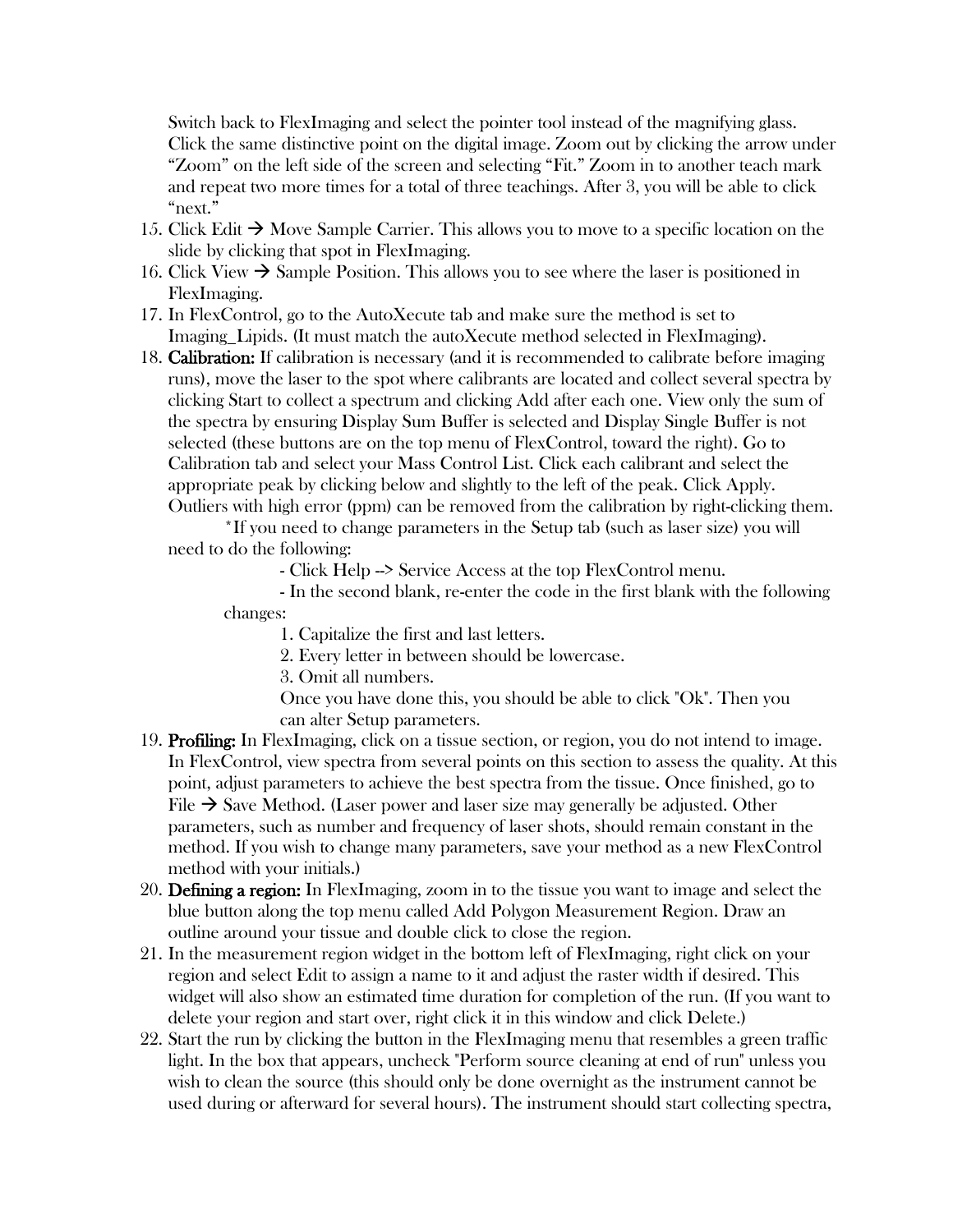which can be viewed in real time on FlexControl. You can watch the laser move along the tissue in FlexImaging if you selected Edit  $\rightarrow$  View Sample Position. At this point you may leave the run to complete on its own and return later to process the data. Make sure to leave a note at the computer saying that an imaging run is in progress.

### Data Analysis:

1. To analyze a specific region of an imaged tissue, click the ROI (region of interest) polygon button on the top toolbar in FlexImaging. Outline your region of interest on the tissue; when you close the polygon, the software will give you an average spectrum for just this region, which is labeled on the spectrum as ROI 1, ROI 2, so on. The overall average spectrum is labeled as such and refers to the entire tissue spectrum; this spectrum is black in color by default and any ROIs drawn will be rendered in different colors, which you may change.

# Batch Runs

If you wish to set up a series of imaging experiments to be completed sequentially and automatically, proceed here instead of step 19 above.

- 23. Once you have defined a region, click File  $\rightarrow$  Save AutoXecute Sequence As. Click OK. Enter a name for the sequence (it is recommended to give it the same name as the region). Click OK.
- 24. Delete the region you just drew. Draw another around the next sample. Click File -> Save Sequence -> rename sequence to the appropriate name -> save autoexecute sequence as. Click OK. You can do this for as many samples as you need, but you must save sequence first and then autoexecute sequence each time.
- 25. After all desired regions have been saved as AutoXecute sequences, you are ready to start the batch run. Go to the computer's Start menu in the bottom left corner of the screen and click AutoXecute Batch Runner. Click Add and select the first region to be imaged, then click Open. Repeat to add all desired regions.
- 26. Start the batch run by clicking Start. The instrument should start collecting spectra. At this point you may leave the run to complete on its own and return later to process the data. Make sure to leave a note at the computer saying that an imaging run is in progress.

#### Defined area spectra:

- 1. To the right of the gray rectangle and polygon on the top toolbar are two green buttons that say ROI and are shaped similar to the gray shapes. These are the Region of Interest buttons
- 2. Click on green polygon and define desired area
- 3. In the bottom left box, where you see "measurement regions," there should be a new line. Click the spectrum button for the new region to see it.
- 4. Use the slide box to see between small region and total region.
- 5. Right click in the spectrum, mouse over display type. This will toggle the display for different methods of spectrum comparison.

#### MALDI Procedure for finding surface area of an ROI:

1. Draw the desired ROI